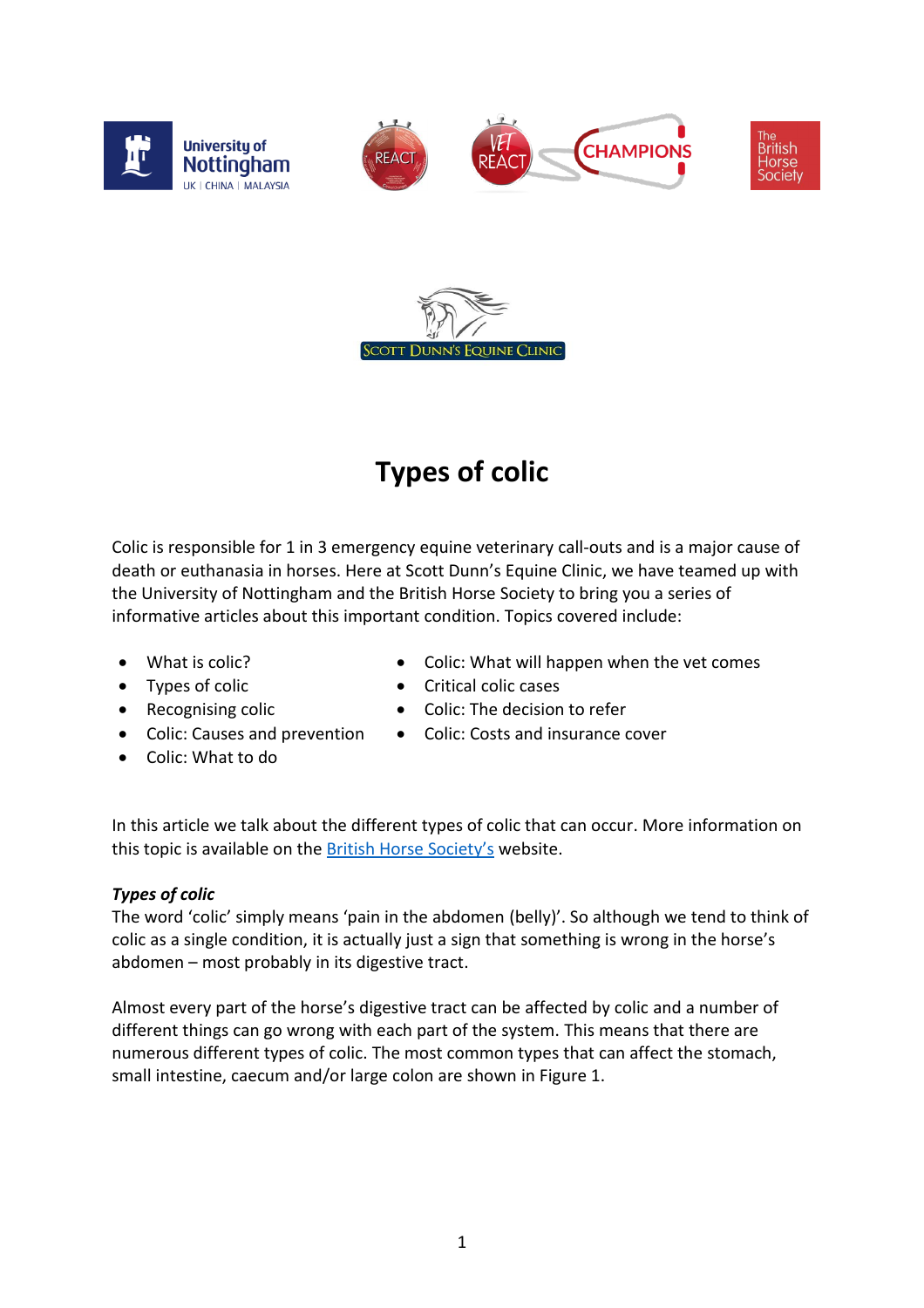

*Figure 1. Problems with the digestive system that can cause colic*

A survey carried out by the University of Nottingham showed that the cause of colic was not known in approximately 25% of cases. This is because many types of colic have similar signs. However, because approximately 80% of horses get better with veterinary treatment at the yard, it is not usually a problem if the exact cause is unknown.

Of the colic cases in this survey in which a diagnosis was made, the vets diagnosed spasmodic colic (in which there is excessive movement/spasm of the gut) in 25% of cases, non-surgical problems of the large colon in 15% and gas colic in 3%. A further 18% were caused by problems that required surgery or resulted in euthanasia. These included cases involving strangulation, in which part of digestive tract has lost its blood supply.

## *Severity of colic*

Some types of colic are almost always fairly mild (e.g., spasmodic colic), some can be mild or serious depending on severity and the part of the digestive system affected (e.g., impaction), and some are always extremely serious (e.g., those involving strangulation, in which part of the intestine has lost its blood supply). Figure 2 shows how the likely outcome differs depending on the type of colic.

For example, almost all cases of spasmodic colic have a very good prognosis (chance of recovery) and can be managed on the yard, whereas any case that involves strangulation requires urgent referral and surgery if the horse is to survive. Other articles in this series cover the topics of critical colic and referral in greater detail ('Critical colic cases' and 'Colic: The decision to refer').